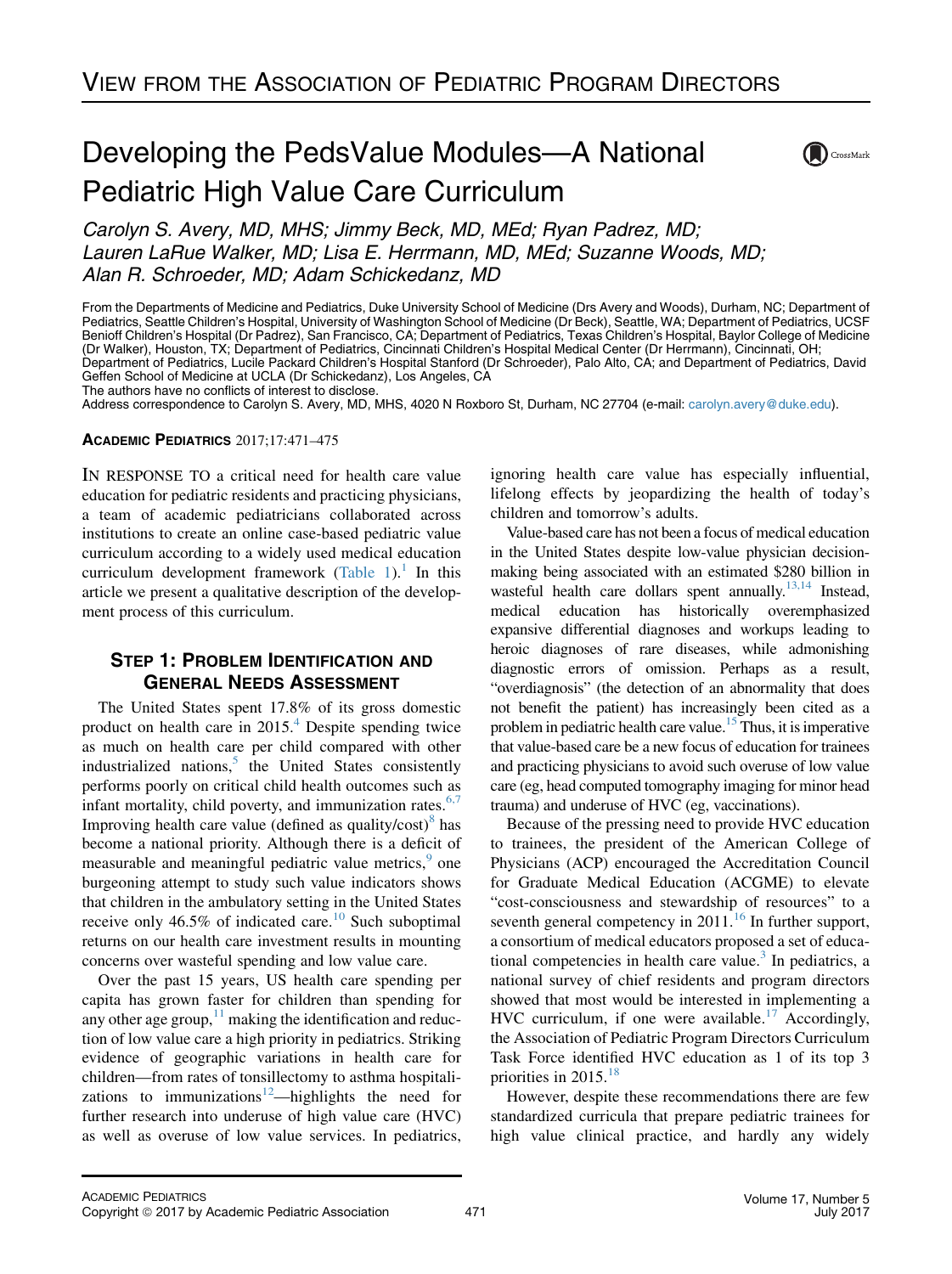<span id="page-1-0"></span>Table 1. PedsValue Module Process Following the Kern Framework for Curriculum Development<sup>[1](#page-4-0)</sup>

| Kern Framework Step                  | PedsValue Module Process                                                                                                                                                                                                                                                                                                                                                            |
|--------------------------------------|-------------------------------------------------------------------------------------------------------------------------------------------------------------------------------------------------------------------------------------------------------------------------------------------------------------------------------------------------------------------------------------|
| Step 1: problem identification       | US health care quality and<br>cost-effectiveness rank<br>poorly compared with other<br>industrialized nations. Few<br>educational resources teach<br>pediatric trainees to practice<br>high value pediatric care.<br>Ideally, curricula would teach<br>high value care as a core<br>element of pediatric<br>education.                                                              |
| Step 2: targeted needs<br>assessment | An emerging literature on value<br>knowledge, skills, and<br>attitudes in pediatric<br>education <sup>2</sup> and pilot<br>programs at major academic<br>pediatric residency programs<br>show that learners in clinical<br>pediatrics lack value training,<br>want to learn high value care,<br>and can improve their<br>knowledge and skills through<br>educational interventions. |
| Step 3: goals and objectives         | We used existing value<br>competencies, <sup>3</sup> expert input<br>(including from trainees), and<br>group consensus to craft<br>curricular goals and<br>objectives.                                                                                                                                                                                                              |
| Step 4: educational strategies       | The success of previous high<br>value care online curricula in<br>internal medicine and the<br>need for readily accessible<br>content nationally made<br>case-based online modules                                                                                                                                                                                                  |
| Step 5: implementation               | appealing.<br>The module content was<br>created through iterative<br>group processes and vetted<br>via expert external review.<br>The modules were launched<br>online via a Web portal in<br>March 2016.                                                                                                                                                                            |
| Step 6: evaluation                   | Evaluation of the curriculum's<br>use and effect is currently<br>under way.                                                                                                                                                                                                                                                                                                         |

available resources exist that teach value-based care. We describe the development and implementation of the first series of online, case-based educational modules designed to teach trainees and practicing physicians to deliver high value pediatric care—the PedsValue Modules.

# STEP 2: NEEDS ASSESSMENT OF TARGETED LEARNERS

Few survey tools exist to assess learners' true understanding of the complex nature of practicing HVC. Most surveys to date have focused on knowledge of costs. A survey of pediatric attendings and residents at one institution reported poor knowledge of costs, charges, and reimbursements and concluded that pediatricians "needed further financial

education."[2](#page-4-0) In 2010, the Alliance for Academic Internal Medicine (AAIM) and the ACP published a curriculum to teach internal medicine residents HVC in clinical practice.<sup>19</sup> In collaboration with the ACP and AAIM, MedU, a nonprofit organization that offers virtual patient cases used by many medical schools, created 6 online HVC cases for medical students in  $2015<sup>20</sup>$  $2015<sup>20</sup>$  Although there has not been a similar concerted national effort by pediatric societies to develop a curriculum for pediatric trainees, a number of educators at individual institutions have tried to fill this curricular gap in pediatrics. We describe needs assessments and preliminary curricula from 2 such institutions in the following sections.

#### DUKE UNIVERSITY MEDICAL CENTER

Responses from an optional survey of pediatric and internal medicine-pediatric residents (response rate 48.6%;  $n = 34$  of 70) before curriculum implementation selfreported "poor" knowledge of insurance types/payment models by 38% ( $n = 13$ ) and "poor" knowledge of costs by 35% ( $n = 12$ ). Ninety-seven percent of respondents  $(n = 33)$  believed knowing more about health care costs and payment models would affect their ordering habits.

In response to this knowledge gap, Duke University Medical Center created 7 didactic lectures in HVC for pediatric residents. The lectures were adapted from the AAIM-ACP HVC curriculum and incorporated pediatric cases developed from specific areas of inappropriate use on the basis of American Board of Internal Medicine Foundation's "Choosing Wisely" lists, evidence-based guidelines, and perceived practice of overuse at the institution. Faculty of the hospitalist and primary care divisions deliver the curriculum during morning report conferences. Residents' qualitative evaluations of the sessions were overwhelmingly positive and consistently commented that they introduced important concepts otherwise unaddressed in the residency curriculum. $2$ 

## UNIVERSITY OF CALIFORNIA, SAN FRANCISCO

In 2014, University of California, San Francisco (UCSF) held a 7-part didactic series on value in pediatrics. The value series covered basic knowledge (eg, costs vs charges, major drivers of costs in pediatrics, cost utility analysis), valuebased management (eg, high value diagnosis and treatment of urinary tract infection), key policy factors shaping value in pediatrics (eg, Affordable Care Act, physician reimbursement, financial incentives), and a session on the lifelong return on investment of pediatric care (eg, cost utility of vaccines, developmental services, and prevention). Chief residents, faculty, and pharmacists taught the didactics, which were delivered at the program's affiliated tertiary/quaternary teaching hospital site during noon conferences.

Forty percent of the program's pediatric residents attended at least 1 of the optional value lectures. Three months later, 58% ( $n = 46$ ) of all residents (including those who had not attended any value lectures) participated in a voluntary survey administered via e-mail to assess their knowledge, skills, and attitudes regarding HVC. Among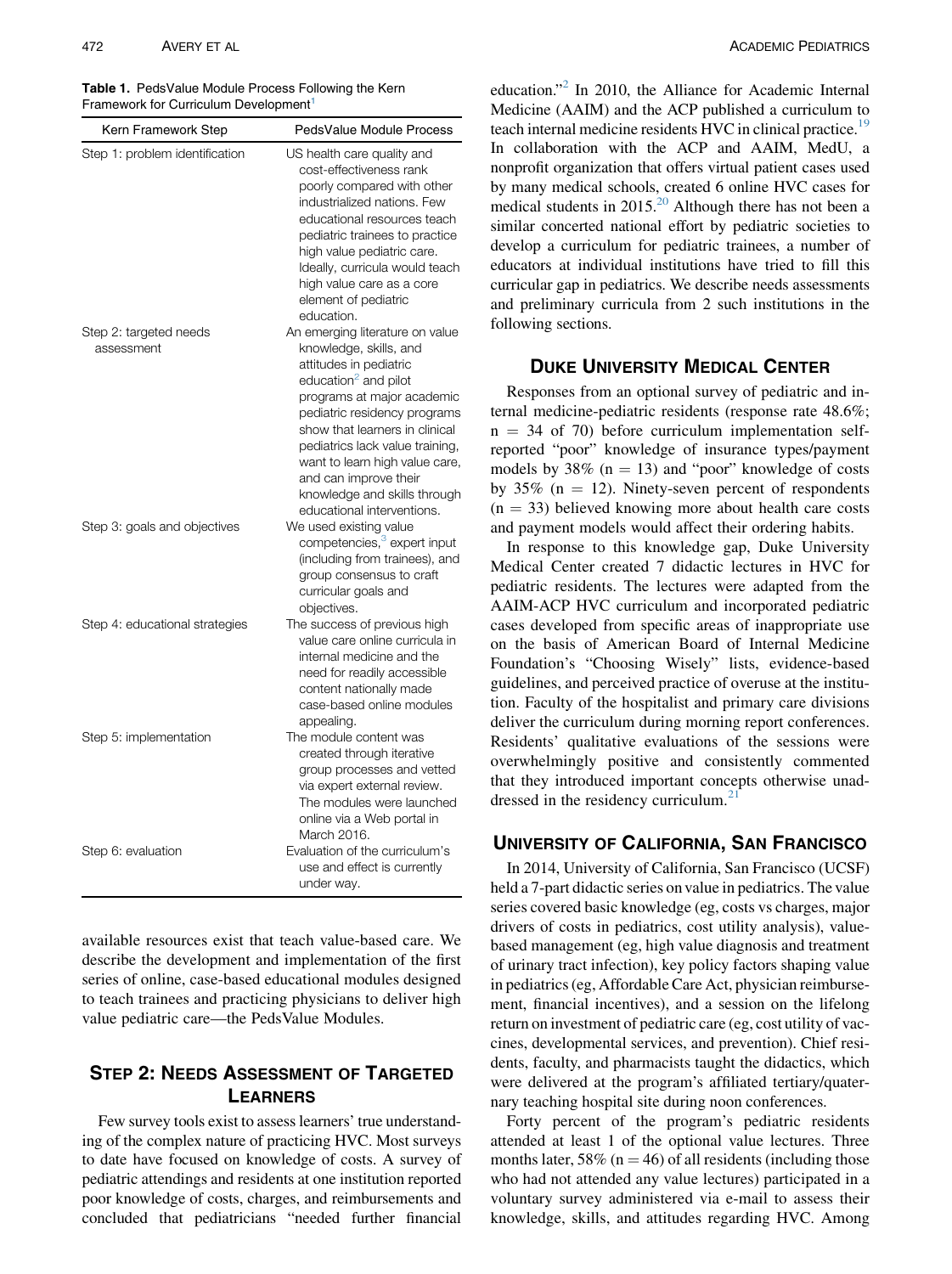those who completed the survey, half had attended 1 or more value lectures. Those that had attended 1 or more of the didactics were significantly more likely to report understanding of major drivers of pediatric costs (odds ratio (OR), 1.7; 95% confidence interval [CI], 1.1–1.9), cost-effectiveness and cost utility (OR, 2.4; 95% CI, 1.3– 4.3), and the difference between costs and charges (OR, 2.4; 95% CI, 1.1–5.3), after adjusting for gender and year of training. Those who attended 1 or more of the didactics also reported feeling more prepared to discuss the costs of common pediatric tests (OR, 2.4; 95% CI, 1.5–3.9), the cost-effectiveness of common pediatric tests (OR, 1.9; 95% CI, 1.3–2.9), and how differences in reimbursement affect care value (OR, 1.4; 95% CI, 1.1–2.0; unpublished data).

## DEVELOPMENT OF THE PEDSVALUE MODULES

Although various pediatrician-educators have created materials to teach trainees and faculty HVC at their individual institutions, no pediatric-focused HVC educational tools had yet been developed across institutions or endorsed for national implementation by any pediatric professional society. Our team of pediatrician-educators who were each working on value-based curricular material across 6 academic health centers (Duke University Medical Center, UCSF, University of California Los Angeles, Texas Children's Hospital, Seattle Children's Hospital, and Children's National Health System) convened to discuss a collaborative project.

## STEP 3: GOALS AND OBJECTIVES

The overall goal of the curriculum was to develop a series of Web-accessible, case-based HVC educational modules for trainees and practicing physicians in pediatrics, the PedsValue Modules. To accomplish this, we agreed upon a set of overarching HVC learning objectives and competencies for all of the modules that included 1) avoid unnecessary testing, 2) use emergency- and hospital-level care judiciously, 3) improve outcomes with health promotion and disease prevention, and 4) overcome barriers to HVC. The learning objectives were derived from those used in the AAIM-ACP curriculum and in the MedU online cases. The competencies were drawn from a set of 21 published HVC competencies and focused on the 14 competencies of beginner and proficient. $3$  Each case in the curricula also had its own specific learning objectives, which were mapped to one of the HVC competencies and also to specific ACGME pediatric milestones to aid program directors in using these modules for resident assessment.

#### STEP 4: EDUCATIONAL STRATEGIES

Six commonly encountered cases were chosen to highlight these learning objectives, competencies, and milestones focused on areas of overuse and inappropriate use specific to pediatrics. The value tenets highlighted in these cases were drawn from Choosing Wisely lists, the

American College of Radiology Appropriateness Criteria, and published evidence-based clinical practice guidelines. They emphasized 1 of 3 HVC categories: High Value Diagnostic Testing, High Value Communication, and High Value Management Across Settings.

The 6 clinical vignettes were selected as examples in which overtesting, poor communication, or inappropriate care delivery setting often result in lower value care. The cases include: vaccine-related fever, bronchiolitis, urinary tract infection, asthma exacerbation, osteomyelitis, and minor head trauma. In each vignette, the learner encounters multiple decision and reflection points for the application of HVC and evidence-based medicine principles, fulfilling the previously identified objectives and meeting competencies along the way. An example of a case roadmap with case description, learning objectives, HVC competencies met, and ACGME milestones addressed is included in [Table 2.](#page-3-0)

Cases were written with reference to evidence-based guidelines and clinical decision tools. Each case was reviewed by multiple external established pediatric experts in HVC topics and esteemed clinician-educators. Reviewers were chosen on the basis of their expertise and publication record. They were also solicited from the Academic Pediatric Association Healthcare Value Special Interest Group, consisting of >90 collaborating pediatrician-educators interested in cost and quality. In addition, a small group of pediatric residents with an interest in HVC reviewed the cases and offered feedback on content and presentation. Each case was designed to be completed in 30 minutes.

#### STEP 5: IMPLEMENTATION

Because learner preferences and training program educational needs vary, we developed materials that can be adapted for use in a variety of settings to increase their utility and likelihood of being integrated meaningfully into existing pediatric curricula. The PedsValue Modules are available as online case modules organized around themes in value-based care, best suited for self-directed learning by an individual with Web access. They were modeled after the ACP Online Interaction High Value Care cases that had been tested and evaluated on a range of learners from medical students to practicing physicians in internal medicine. Facilitator guides were also developed to accompany these pediatric modules to expand their educational versatility for group settings such as morning reports, noon conferences, case simulation, or night float curricular settings.

The PedsValue Modules are currently available at no charge via the ACP Web site.<sup>[22](#page-4-0)</sup> Although the modules were initially developed for trainees, the material is written for all practicing pediatricians. The modules each earn 1 hour of continuing medical education credit and are also approved for maintenance of certification part II through the American Board of Pediatrics.

The PedsValue Modules were developed by a multiinstitution collaborative with funding by a UCSF Center for Healthcare Value "Teaching to Choose Wisely" award. The cases have joint endorsement by the Academic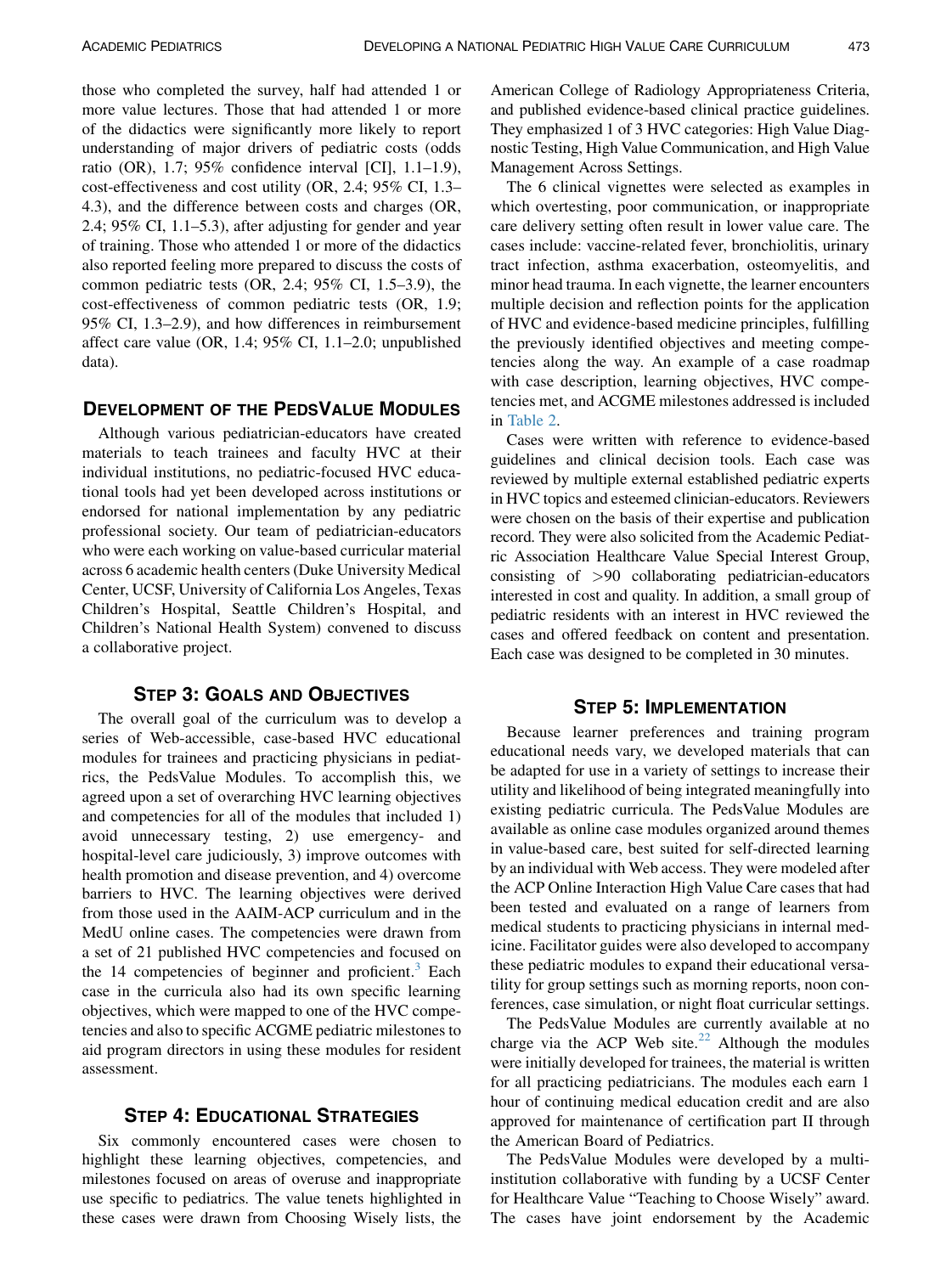<span id="page-3-0"></span>Table 2. Roadmap of Bronchiolitis PedsValue Module

| Learning Objective                                                                                                                                   | High Value Care Competencies <sup>3</sup>                                                                                                                                                                                                                                                                                          | <b>ACGME Pediatric Milestones</b>                                                                                                                                                                                                                                                 |
|------------------------------------------------------------------------------------------------------------------------------------------------------|------------------------------------------------------------------------------------------------------------------------------------------------------------------------------------------------------------------------------------------------------------------------------------------------------------------------------------|-----------------------------------------------------------------------------------------------------------------------------------------------------------------------------------------------------------------------------------------------------------------------------------|
|                                                                                                                                                      | Case: bronchiolitis in an 8-month-old boy with cough, increased work of breathing, and fever                                                                                                                                                                                                                                       |                                                                                                                                                                                                                                                                                   |
| List the potential harms of unnecessary<br>chest imaging and unnecessary<br>medications in children with viral<br>respiratory infections             | Demonstrate understanding of the need<br>for changes in clinical approaches on the<br>basis of evidence, clinical outcomes,<br>and cost-effectiveness to improve<br>outcomes for patients (proficient)                                                                                                                             | Critically evaluate and apply current<br>medical information and scientific<br>evidence for patient care (MK1)<br>Work in interprofessional teams to<br>enhance patient safety and improve<br>patient care quality (SBP3)                                                         |
| Use evidence-based guidelines for the<br>appropriate management of<br>bronchiolitis (AAP Clinical Practice<br>Guidelines)                            | Demonstrate understanding of the need<br>for changes in clinical approaches on the<br>basis of evidence, clinical outcomes,<br>and cost-effectiveness to improve<br>outcomes for patients (proficient)                                                                                                                             | Critically evaluate and apply current<br>medical information and scientific<br>evidence for patient care (MK1)                                                                                                                                                                    |
| Recognize barriers to high value care in<br>clinical practice and explore ways of<br>overcoming these barriers                                       | Identify system changes that promote safe,<br>quality, and cost-effective care<br>(proficient)                                                                                                                                                                                                                                     | Advocate for quality patient care and<br>optimal patient care systems (SBP2)<br>Systematically analyze practice using<br>quality improvement methods and<br>implement changes with the goal of<br>practice improvement (PBL13)                                                    |
| Identify strategies to negotiate a care plan<br>with patients/families that addresses<br>their concerns and overcomes barriers<br>to high value care | Discuss cost-conscious care with patients,<br>other providers, administrators, and<br>leaders (beginner)                                                                                                                                                                                                                           | Communicate effectively with patients,<br>families, and the public, as appropriate,<br>across a broad range of socioeconomic<br>and cultural backgrounds (ICS1)<br>Professionalization: a sense of duty and<br>accountability to patients, society, and<br>the profession (PROF1) |
| Estimate the cost implications of inpatient<br>versus outpatient care                                                                                | Describe basic health policy concepts of<br>access, cost, and resource allocation,<br>including their relationship to each other<br>and their effect on patient care<br>(beginner)<br>Demonstrate understanding of how<br>various health care system incentives<br>and restrictions affect care plans for<br>patients (proficient) | Recognize that ambiguity is part of clinical<br>medicine and to recognize the need for<br>and to use appropriate resources in<br>dealing with uncertainty (PROF6)                                                                                                                 |

AAP indicates American Academy of Pediatrics; ACGME, Accreditation Council for Graduate Medical Education; ICS, interpersonal and communication skills; MK, medical knowledge; PBL, problem-based learning; PROF, professionalism; and SBP, systems-based practice.

Pediatric Association and the ACP and serve as a pediatric complement to the internal medicine-focused AAIM-ACP Online High Value Care Cases and the Duke pediatric high value curriculum.<sup>[21](#page-4-0)</sup>

## STEP 6: EVALUATION AND FEEDBACK

The PedsValue Modules launched in April 2016. To evaluate the educational effect of the modules, we will be measuring learner participation, self-reported changes in knowledge, and self-reported changes in clinical behavior and practice. Web analytics will allow for assessment of scale and reach by tracking number and location of views of the online modules and downloads of facilitator guides. Changes in trainee attitudes and knowledge as a result of use of the PedsValue Modules will be assessed via postmodule quizzes that will be built into the online interface. These quizzes will measure changes in learners' confidence and competence (ie, self-efficacy) with pediatric HVC topics on a Likert scale. Improvement in selfreported competence and knowledge will be analyzed in aggregate for all visits and for unique and first-time learner visits on the basis of descriptive and inferential statistical analyses using postmodule data.

Anticipated changes in participants' self-reported behavior will be assessed as well. Participants will be asked to assess future practice changes they foresee making as a result of completing the module. The data and responses from the evaluation tools will be used to help inform future revisions and modifications of the PedsValue Modules. Although we do not have the capability to assess participants' actual change in behavior or skill, we included HVC competencies and milestones in curriculum development such that program directors could use this curriculum to potentially measure such educational outcomes at the individual or program level.

#### **LIMITATIONS**

There are several limitations of this curriculum development. First, we were unable to predict the extent of reach and utilization before implementation. Although facilitator guides are available, we do not have an assessment by nondevelopers of how useful the facilitator guides will be or the likelihood that implementers will be able to use the materials in the way the authors intended. We currently do not have any outcome data. The outcome data that we are in the process of collecting does not include